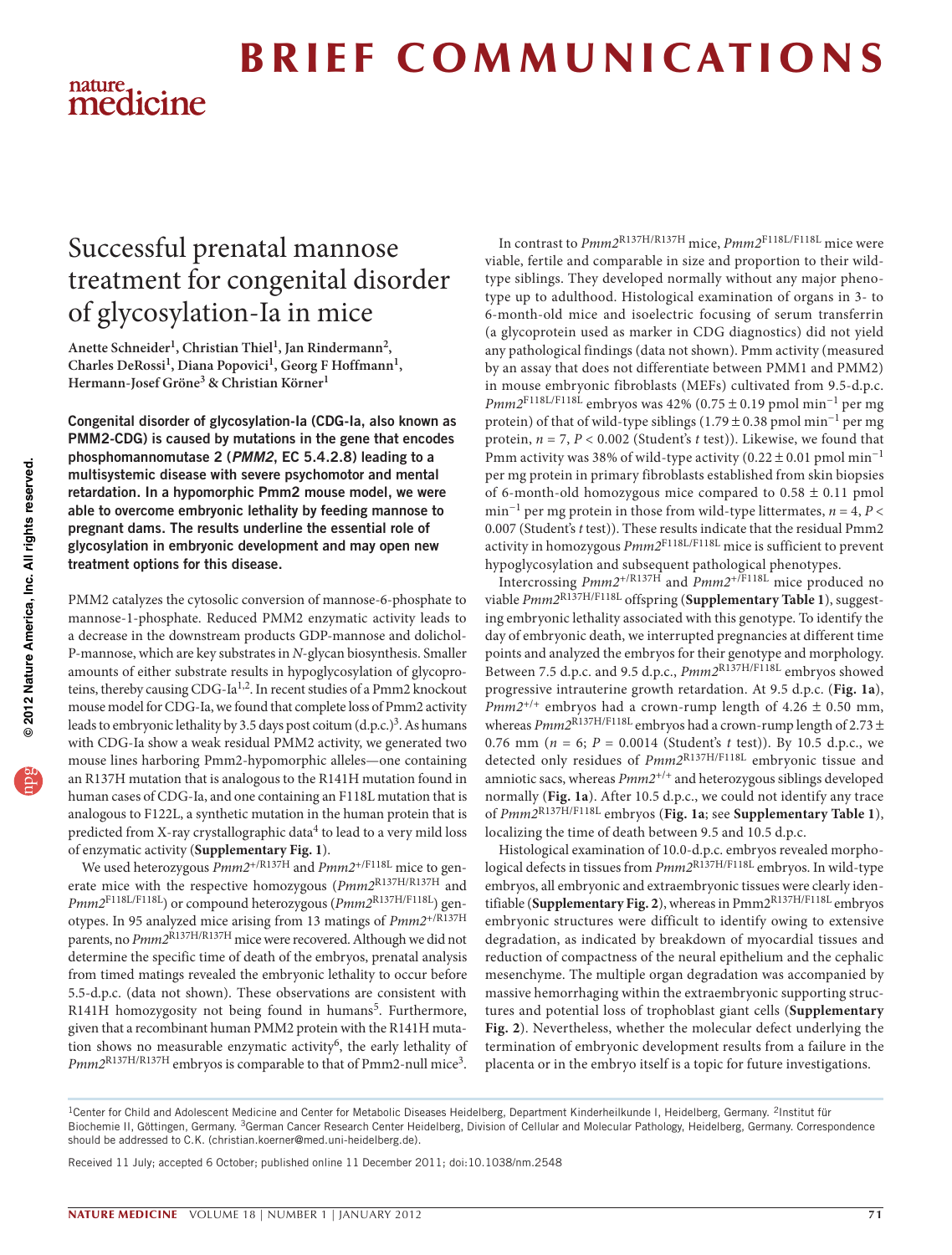# **BRIEF COMMUNICATIONS**



<span id="page-1-0"></span>Figure 1 Microscopic, biochemical and histochemical examinations of *Pmm2*+/+ and *Pmm2*R137H/F118L embryos. (a) Development of *Pmm2*+/+ and *Pmm2*R137H/F118L embryos at 9.5, 10.5 and 12.5 d.p.c. Data are from six embryos of each genotype, arising from six separate littermates. Scale bars: 9.5 d.p.c., 1 mm; 10.5 d.p.c., 1.5 mm; 12.5 d.p.c., 2 mm. (b) Pmm activity, as measured in MEFs isolated at 9.5 d.p.c. from four *Pmm2*+/+ and four *Pmm2* R137H/F118L embryos from four separate littermates. Enzyme activity is shown as the formation of mannose-1,6-bisphosphate in pmol min−1 per mg protein. Error bars are s.e.m.; \*\*\**P* = 0.00018 (Student's *t* test). (c) DAPI nuclei and WGA staining of embryonic tissues at 9.5 d.p.c. Data are representative of 20 sections per embryo. Four mice of the respective genotype arising from four separate littermates were analyzed. Scale bars, 100 µm. Mouse procedures were approved by the regional council Karlsruhe (Department III) in Baden-Württemberg (Germany) and the University of Heidelberg (Germany). See Supplementary Methods for further technical information.

Enzymatic assays on MEFs isolated from embryos at 9.5 d.p.c. showed that Pmm activity of *Pmm2*R137H/F118L mice was 11% of that measured in wild-type siblings  $(0.19 \pm 0.07 \text{ pmol min}^{-1} \text{mg per pro-}$ tein versus 1.61 ± 0.15 pmol min−1 per mg protein, *n* = 4, *P* = 0.00018 (Student's *t* test)) (**[Fig. 1b](#page-1-0)**), a level similar to that found in many humans with CDG-Ia. Lower Pmm2 activity leads to hypoglycosylation of glycoproteins in *Pmm2*R137H/F118L embryos, as indicated in lectin binding studies with biotinylated wheat germ agglutinin (WGA) (detected by streptavidin-FITC), which identifies mature glycan structures (**[Fig. 1c](#page-1-0)**). In *Pmm2*+/+ embryos, neural tube, neural epithelium of the neural lumen and cephalic vesicles, amniotic sac, amnion, myocardial tissue and the cephalic mesenchyme had strong fluorescence signals, whereas  $Pmm2^{\overline{R}137H/F118L}$  embryos possessed substantially less fluorescence within these tissues (**[Fig. 1c](#page-1-0)**). Taken together, these results indicate that *Pmm2*R137H/F118L embryos have lower Pmm2 activity than wild-type littermates and this is associated with a general protein hypoglycosylation, resulting in embryonic lethality.

A promising concept for therapy for CDG-Ia is to counter the increased  $K<sub>m</sub>$  requirements of mutated PMM2 by raising the intracellular substrate levels of mannose-6-phosphate by either oral or intravenous mannose supplementation. This would lead to higher levels of mannose-1-phosphate when metabolized by mutant forms of PMM2 with attenuated activity, an increase in production of GDPmannose and dolichol-P-mannose and subsequent normalization of glycosylation. In fibroblasts derived from humans with CDG-Ia, we and others have shown that shortened glycan structures from lipidlinked oligosaccharides and newly synthesized glycoproteins were corrected by either addition of mannose to<sup>[7,](#page-2-6)8</sup> or reduction of glucose concentration in[8](#page-2-7) the cell culture medium. Nevertheless, neither oral administration of mannose to patients with CDG-Ia over a period of 6 months nor intravenous mannose supplementation for 3 weeks led to any measurable positive effect on coagulation abnormalities or altered isoelectric focusing patterns of serum transferrin, despite increased serum mannose concentrations<sup>[9,](#page-2-8)10</sup>.

To determine whether mannose supplementation could correct the abnormal glycosylation and lethality in *Pmm2*R137H/F118L embryos, we placed heterozygous *Pmm2*+/F118L female mice on an oral mannose treatment protocol based on trials in humans with CDG-Ia<sup>[10,](#page-2-9)11</sup> (9 mg mannose per ml drinking water). We started the supplementation 1 week before mating to ensure that the mannose concentrations in maternal blood, and therefore the embryonic exposure to mannose, would be stable throughout gestation, and maintained treatment until 16.5 d.p.c. or weaning. In comparison to untreated female *Pmm2*+/F118L mice, mannose feeding led to almost twofold higher serum mannose concentrations in female *Pmm2*+/F118L mice (81.66 ± 18.19 µM mannose, *n* = 5, versus 49.14 ± 12.55 µM mannose, *n* = 10, *P* = 0.007 (Student's *t* test); **Supplementary Fig. 3**).

Remarkably, mannose supplementation rescued *Pmm2*R137H/F118L embryos and allowed them to survive beyond weaning (**Supplementary Table 2**). In contrast to *Pmm2*+/+ offspring, *Pmm2*R137H/F118L offspring under mannose supplementation had high serum mannose concentrations (139.48 ± 52.96 µM mannose, *n* = 9, versus 81.77 ± 14.88 µM mannose,  $n = 7$ ,  $P = 0.0095$  (Student's *t* test)) (**Supplementary Fig. 3**). The substantially higher concentration of serum mannose in the treated mice presumably resulted from reduced mannose usage due to deficient Pmm2 enzyme activity. Histological examination of embryos at 16.5 d.p.c. revealed no differences in the morphology of heart, liver, lung, kidney, thymus, spleen and brain tissue between wild-type and *Pmm2*R137H/F118L mice (**[Fig. 2a](#page-2-11)**,**b** and data not shown). In addition, the glycosylation pattern monitored by WGA lectin histochemistry in these organs was comparable between *Pmm2*+/+ and *Pmm2*R137H/F118L embryos (**[Fig. 2c](#page-2-11)** and data not shown), indicating that there was mannose-mediated normalization of glycosylation. Isoelectric focusing of serum transferrin from 8-week-old mice of all genotypes revealed no differences in levels of glycosylation (data not shown). Pmm activity in compound heterozygous embryos (*n* = 2) rescued with mannose remained at approximately 11% that of wild-type embryos (data not shown), indicating that the mannose rescue was not a result of increased Pmm2 activity.

To investigate whether the pathological changes in *Pmm2*R137H/F118L offspring occurred after termination of mannose supplementation, we reconverted dams to normal drinking water after weaning and maintained the pups on normal drinking water. After 4 months, we found the serum mannose concentration was comparable between *Pmm2*+/+ (65.50 ± 8.3 µM mannose, *n* = 3) and *Pmm2*R137H/F118L (68.50 ± 16.6 µM mannose, *n* = 4, *P* = 0.723 (Student's *t* test)) littermates (**Supplementary Fig. 3**). There were no obvious behavioral or macroscopic alterations in phenotype in *Pmm2*R137H/F118L offspring compared to wild-type siblings. Histological analyses of a variety of tissues, such as brain, heart, liver, lung, spleen and kidney, were